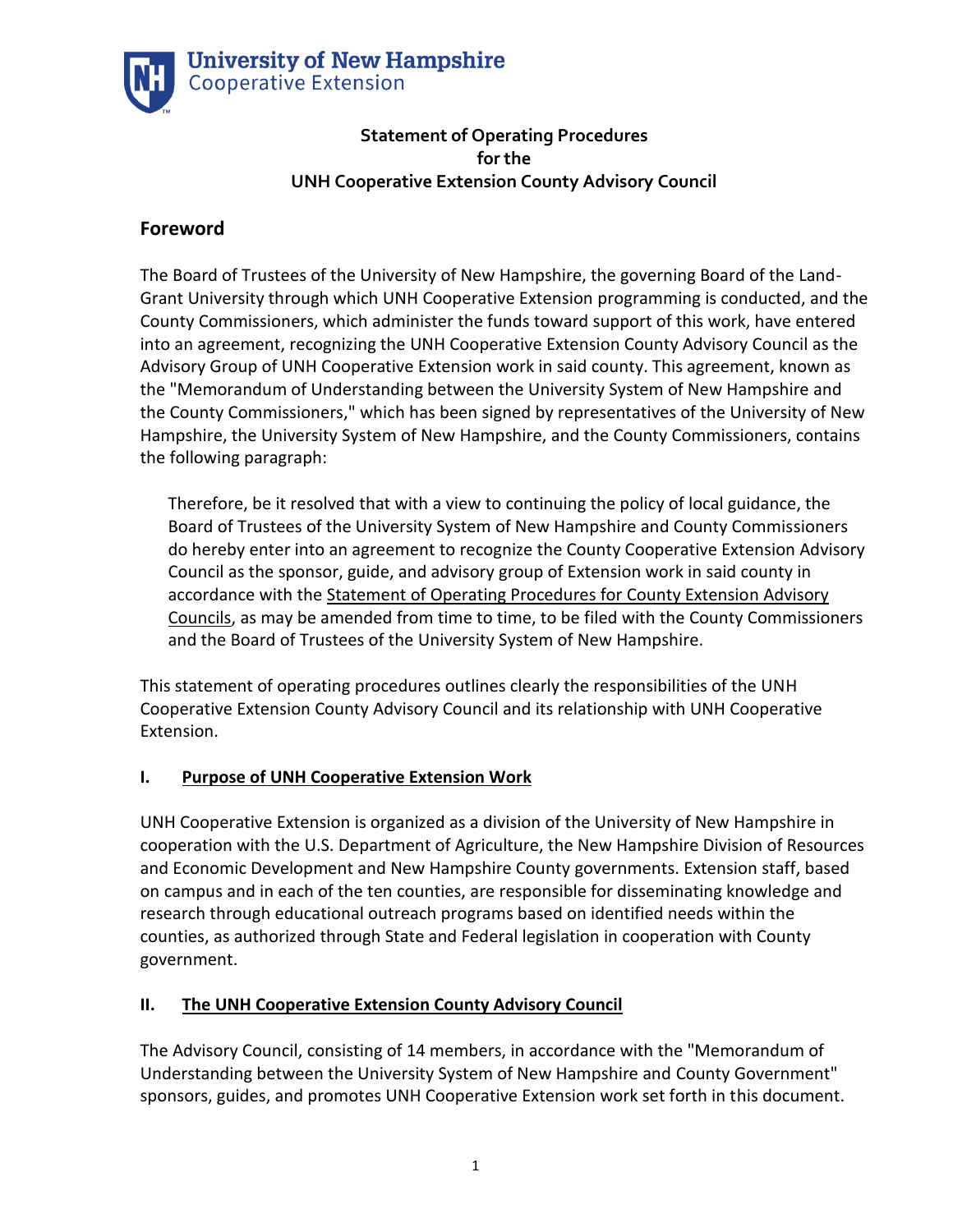#### A. Membership of the Advisory Council

UNH Cooperative Extension County Advisory Councils will have twelve (12) members consisting of individuals who can assist with the identification of the educational needs of county residents and relate them to how Cooperative Extension can meet those needs. Persons will be elected for two-year terms.

In addition to these 12 persons, one member of the County Delegation and a representative of the County Commissioners will serve on the UNH Cooperative Extension County Advisory Council with undefined terms.

A member of the Council may serve three (3) full two-year (2-year) terms consecutively. A person who is a member of the UNH Cooperative Extension State Advisory Council or Council of Agricultural Research Extension and Teaching (CARET) whose term to either, or both of these has not expired, but whose term on the UNH Cooperative Extension County Council has expired, will remain on the County Council or State Council as an exofficio member until his or her term has been completed as a CARET representative. (An ex-officio is a non-voting, non-office holding member.)

If an elected County Advisory Council member misses three consecutive meetings, the chair may initiate appropriate action to replace the Council member.

#### B. Election of New Council Members

When a UNH Cooperative Extension County Advisory Council position becomes vacant, the chair will appoint a nominating committee of three (3) other members of the council. The nominating committee will then solicit nominations through other council members, the UNH Cooperative Extension professional staff, the county Extension contact management system or some other form of mass media. Within a two-month period or less, a slate of potential candidates will be developed and an election held.

### C. Organization of the Council

The Council shall organize and elect a Chair, a Vice-Chair, a Secretary, and a Financial Reporter. Also, the Council will appoint two delegates to the UNH Cooperative Extension State Advisory Council for two-year, non-coinciding terms. From its membership, the Council shall name a Finance Committee of at least three, one of which will be the Financial Reporter.

The Council shall meet at least six (6) times a year, and at other times as determined by the Council Chair.

Majority of current membership will constitute a quorum.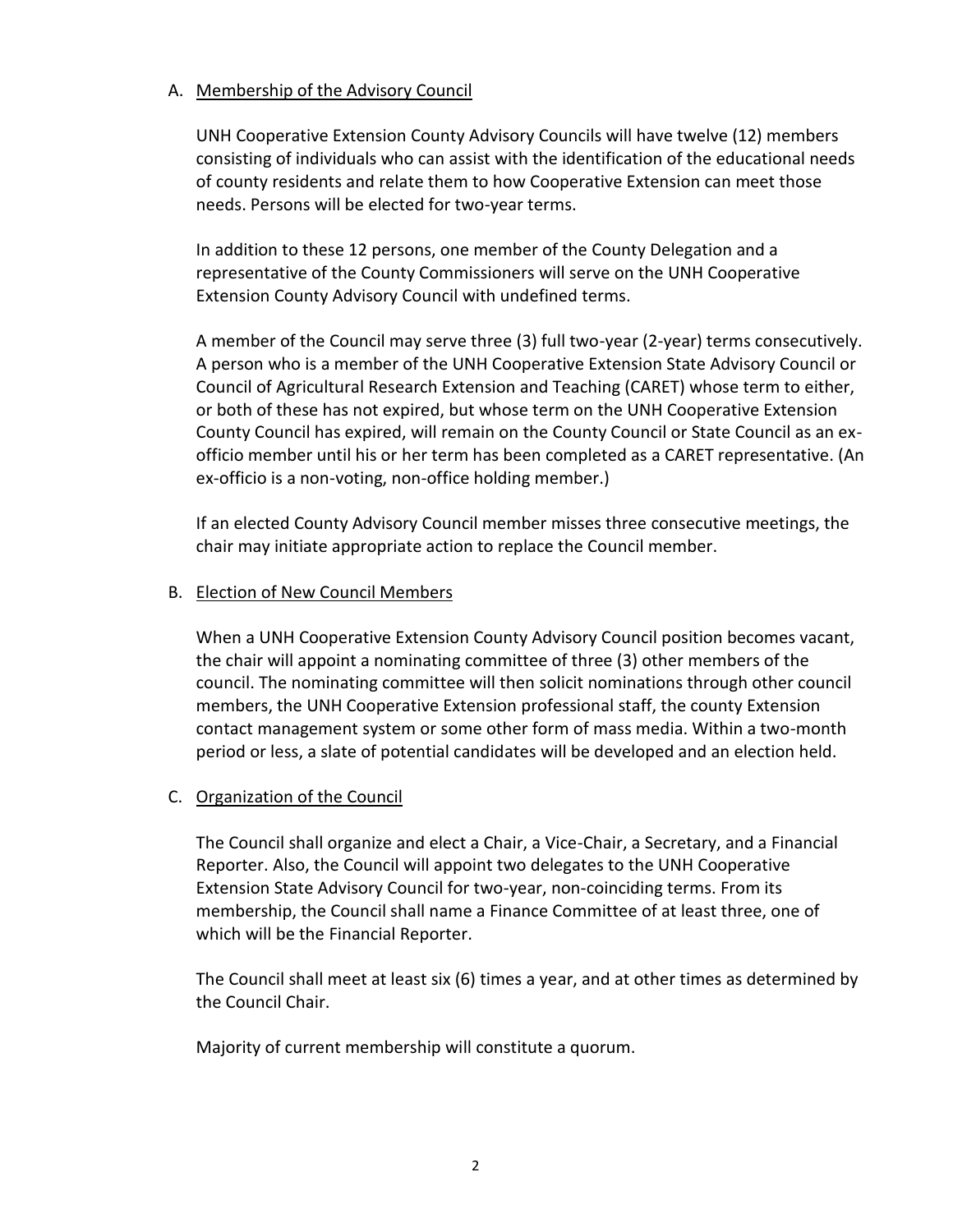### D. Duties of Officers and Finance Committee

- 1. The Chair shall preside at all meetings of the Council and vote only in case of a tie.
- 2. The Vice-Chair shall perform the duties of the Chair in his/her absence or at her/his request.
- 3. The Secretary shall keep accurate records of all meetings and handle such correspondence as directed by the Council Chair. These records will be on file in the County Extension Office and copies will be sent to the Dean and Director of UNH Cooperative Extension. Copies of the minutes will be distributed to all members of the Council.
- 4. The Financial Reporter- working with the County Office Administrator, shall monitor the county approved budget and review financial statements with the council. The Financial Reporter, in conjunction with the Advisory Council assists in budget development at the local level and in securing funds to support Cooperative Extension. He/she may serve as the spokesperson during the county budget process.
- 5. The Finance Committee, or the County Advisory Council as a whole along with the County Office Administrator and the UNH Cooperative Extension Finance Office, shall assist in budget development at the local level and in securing funds to support Cooperative Extension. The Advisory Council will serve as spokespersons during the county budget process (from the development of the budget until the final vote.)

The Finance Committee shall submit the approved budget request in time for suitable consideration.

The Finance Committee and the County Office Administrator shall be responsible for supporting and explaining the request for such funds.

It is suggested that the Council County Delegation member serve on the Finance Committee.

### **III. Responsibilities of the UNH Cooperative Extension Administration**

A. Provided the requisite funds are available, UNHCE Administration will hire/appoint Extension program staff necessary to perform the required work in educational outreach programs identified within the county. This is based on the re-Extension plan [http://extension.unh.edu/resources/representation/Resource002352\\_Rep3447.pdf](http://extension.unh.edu/resources/representation/Resource002352_Rep3447.pdf) and the existing county MOU. Such appointments to be made in the following manner:

Candidates, with training and experience believed to be suitable, shall be recommended to the Council by the Extension Dean and Director. From these candidates, the Council may select the one they believe best suited for the position, and this candidate shall be recommended. The final decision will rest with the Dean and Director in accordance with the policies of the University of New Hampshire.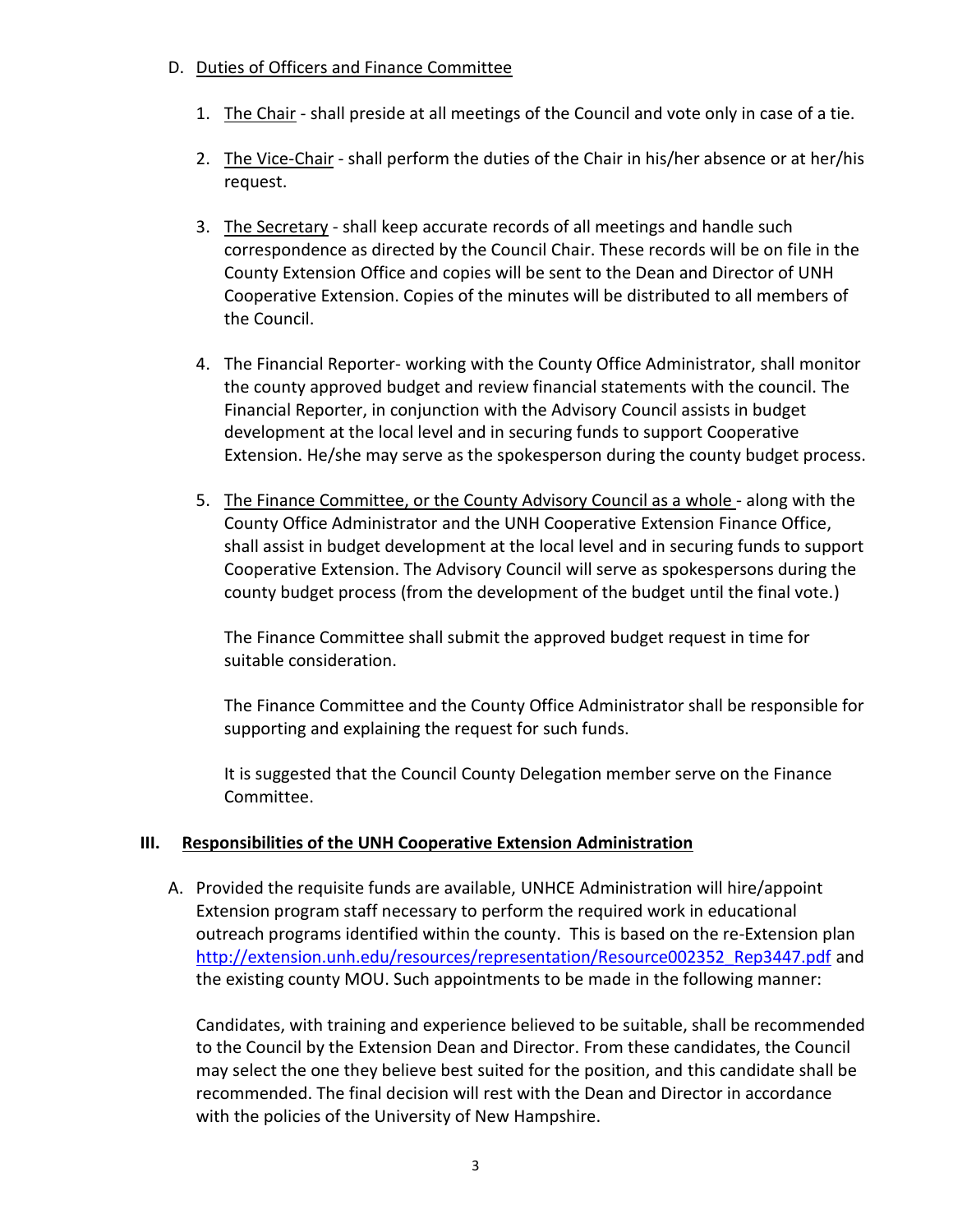Extension staff have the responsibility to involve the Council in identifying priorities and establishing Plan of Work objectives. When the programs have been approved, it shall be the duty of Extension staff, acting under the immediate supervision of Program Team Leaders, to see programs implemented. Extension staff shall work with and through advisory groups to the fullest possible extent, and it shall be the duty of Extension program staff to keep these groups and members of the Council thoroughly informed as to the development of the educational work.

At times, certain emergency situations may arise when matters will need the immediate attention and prompt action by Extension staff which should be undertaken without the necessity for a meeting of the Council. In such cases, the Council Chair should be kept informed of developments.

The starting salary and any changes in salaries shall be in accordance with University System of New Hampshire policies and as appropriate, Extension Advisory Councils will be consulted.

- B. To ensure that educational outreach programs are conducted to benefit the county, based upon identified needs within the state and region.
- C. Field specialists located in counties will each be a member of an Area of Expertise (AoE) and they will be expected to work beyond county lines. This will increase the efficiency of the organization.
- D. To make available University state specialists for planning, implementing, and conducting educational programs across the state and developing educational resources.
- E. To provide professional development for all UNH Cooperative Extension staff members located in the counties.
- F. To ensure that the County Cooperative Extension Advisory Council and County Office Administrator shall be accountable to County Commissioners for the expenditure of county funds appropriated for Cooperative Extension programs.
- G. To ensure guidelines and procedures for evaluating professional staff and educational programs are followed so Extension work will be conducted in the best interest of the people.
- H. To provide appropriate opportunities for orientation and continuing education of new and existing Council members on matters associated with UNH Cooperative Extension programs.

### **IV. Responsibilities of the UNH Cooperative Extension Advisory Council**

A. To interview and nominate Extension program staff for employment as stated in Section IIIA.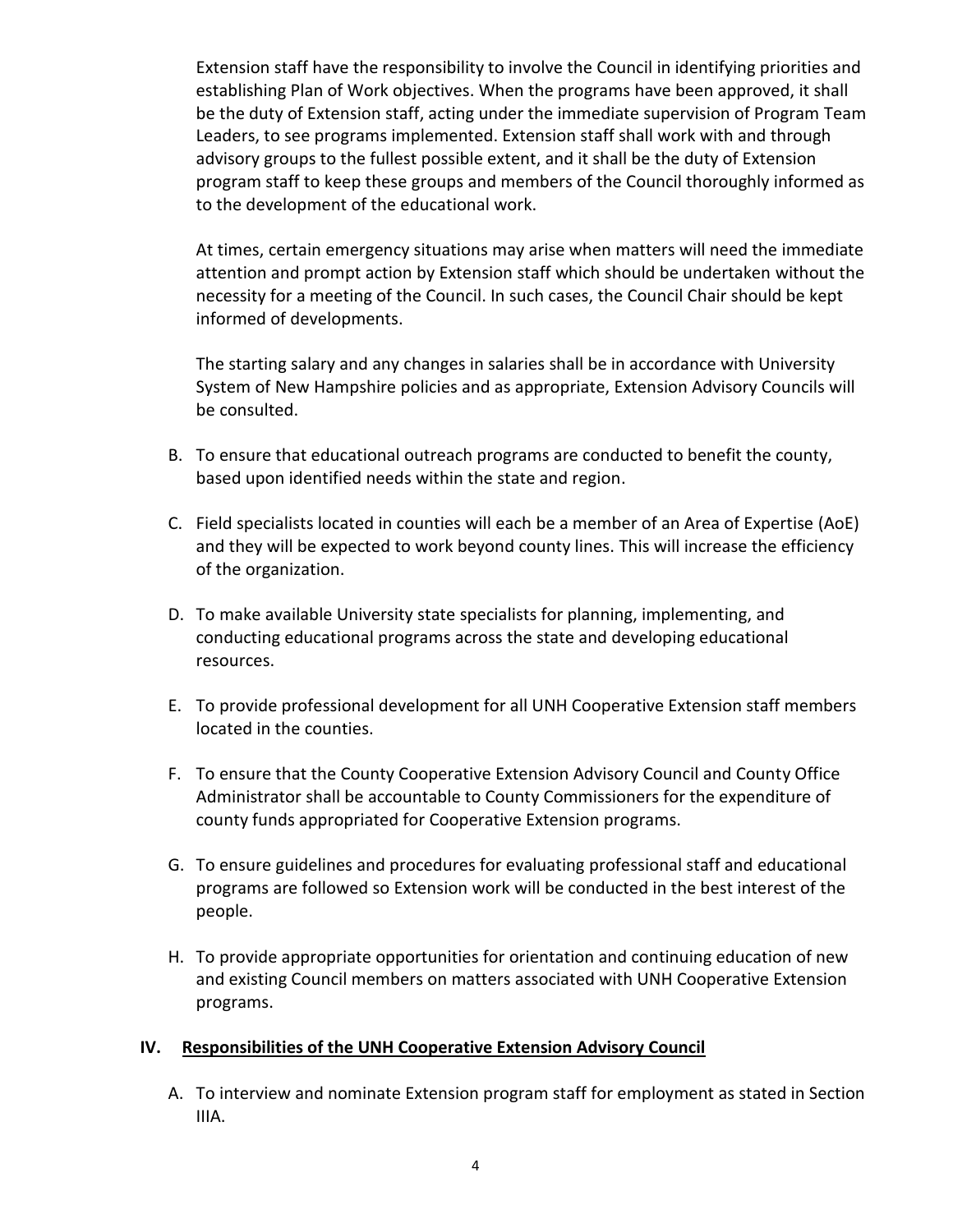- B. To approve suitable office facilities, in cooperation with County Commissioners and County Office Administrator.
- C. To oversee the expenditures of monies and be accountable for all funds appropriated by the County Convention and all other funds as may be made available within the county for conducting Extension programs. Financial accounting shall be kept in accordance with a uniform system as required by UNH.
- D. To work cooperatively with the County Office Administrator and Extension program staff in identifying and prioritizing program objectives based on county needs.
- E. To seek opportunities for orientation and continuing education concerning policies, programs, marketing, and support of UNH Cooperative Extension activities.
- F. To participate in Public Awareness Team activities, see Section 5 of the County Advisory Council Member Handbook.
- G. As referenced in the re-Extension report, two or more counties may want to combine efforts or hire additional staff (beyond basic staffing). In cases where counties decide to combine efforts, there may be representation from each county on a joint council.

### **APPENDIX**

UNH COOPERATIVE EXTENSION AND THE COUNCIL MUTUALLY AGREE:

A. Staff Employment

County Extension staff who are employed by the University of New Hampshire are under the administrative direction of the Extension Dean and Director. They carry out programs and policies of UNH Cooperative Extension programs as may be mutually agreed upon by the UNH Cooperative Extension County Advisory Council and the Dean and Director or his/her representative.

### B. Staff Recruitment

The responsibility for recruiting professional staff members rests primarily with the appropriate Program Team Leader of Cooperative Extension. The following are specific procedures for recruitment and employment.

- 1. For all Extension program staff positions in the counties, the Program Team Leader or a representative from UNH Administration will meet with the UNH Cooperative Extension Advisory Council to review county needs and program priorities.
- 2. Following an agreement of county needs and program priorities with the County Advisory Council, the Program Team Leader(s) will determine the responsibilities of the position and a draft position announcement is sent to the Council for review.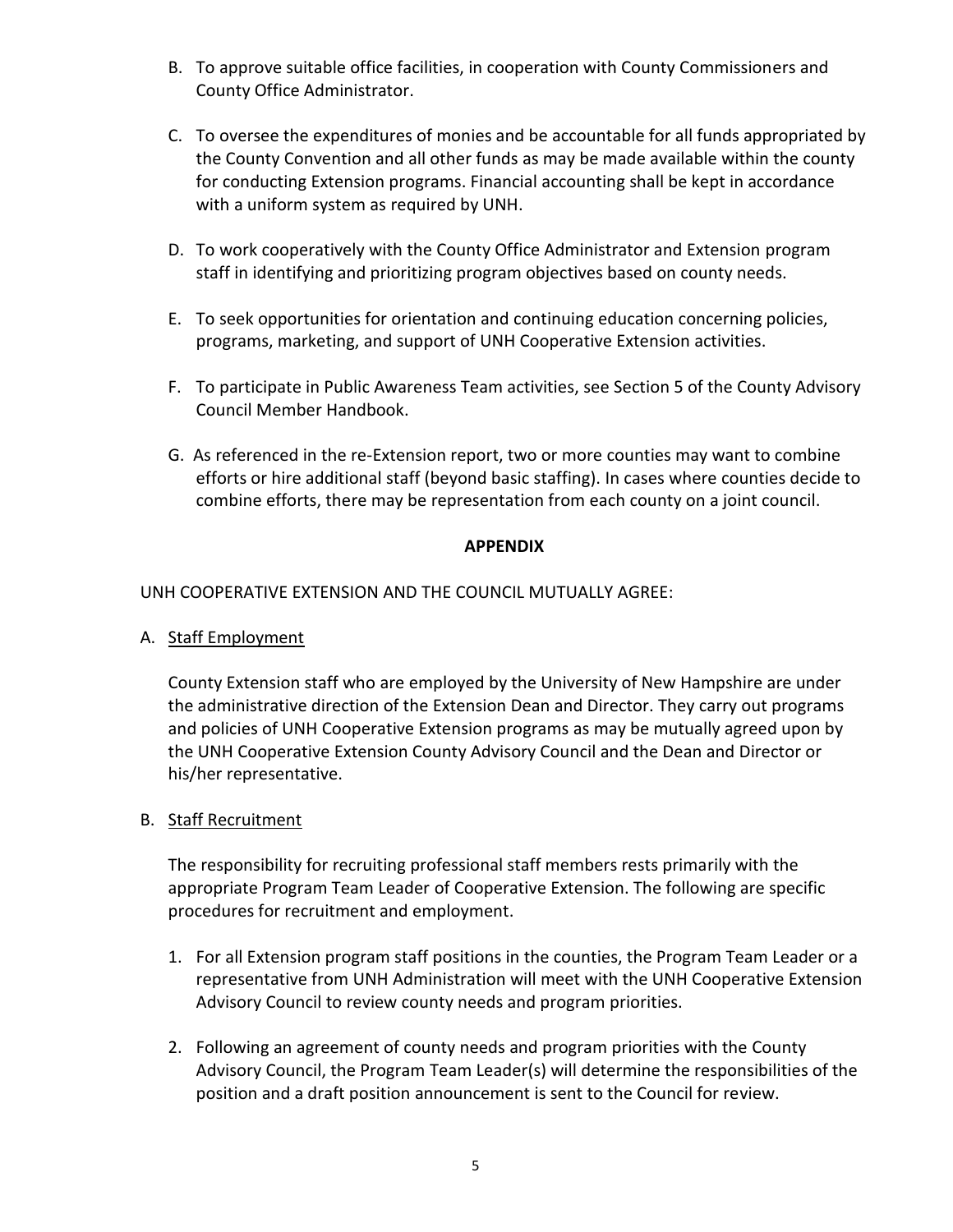- 3. When the position announcement is finalized, the search process for candidates is handled by the office of the Assistant Director for Finance and Human Resources in accordance with the University System plan for equal employment and affirmative action.
- 4. After the announcement has been released, a screening committee is established and comprised of the appropriate Program Team Leader(s), staff and at least one Council representative to select and interview semi-finalists.
- 5. Following preliminary interviews, at least one and no more than three finalists are recommended by the screening committee for final interviews with the UNH Cooperative Extension County Advisory Council. The Program Team Leader(s) will send the completed applications of finalists to all Council members prior to the interviews.
- 6. Following final interviews, the UNH Cooperative Extension Advisory Council will recommend its selection to the Program Team Leader. Salary offers are based on ranking systems established by the University. If none of the finalists are acceptable, other candidates may be interviewed. If additional acceptable candidates are not available, the search will continue.

### C. Staff Appointments and Probationary Period

A newly appointed Extension staff member serves an introductory period of up to one year. During this period, the supervisor will make every effort to help the new Extension staff member perform satisfactorily in the position and will provide guidance in areas needing improvement.

Before the end of the introductory period, the supervisor must conduct a review of the individual's performance which will include Council input, and determine his/her suitability for continued employment. If the staff member's performance is unsatisfactory at the end of a probationary period, a minimum of 90 days written notice of termination will be given by the Dean and Director.

#### D. Program Development and Extension Plans of Works

Extension Field Specialists are responsible for designing, implementing, marketing, and evaluating educational programs that address the needs of New Hampshire residents in the educational outreach program areas. Programs planned are based on needs and priorities the UNH Cooperative Extension County Advisory Council helps identify.

Each year, prior to October 1, Extension Field Specialists along with the Program Team Leaders, will work out a mutually agreeable Plan of Work which establishes in writing the objectives and responsibilities for the year. This Plan of Work, along with other performance standards, comprise the criterion for subsequent performance evaluations. The Plan of Work may be modified on a mutually agreeable basis as demands of the position change.

It is important UNH Cooperative Extension County Advisory Council members be knowledgeable about the Plans of Work of Extension Field Specialists. There should be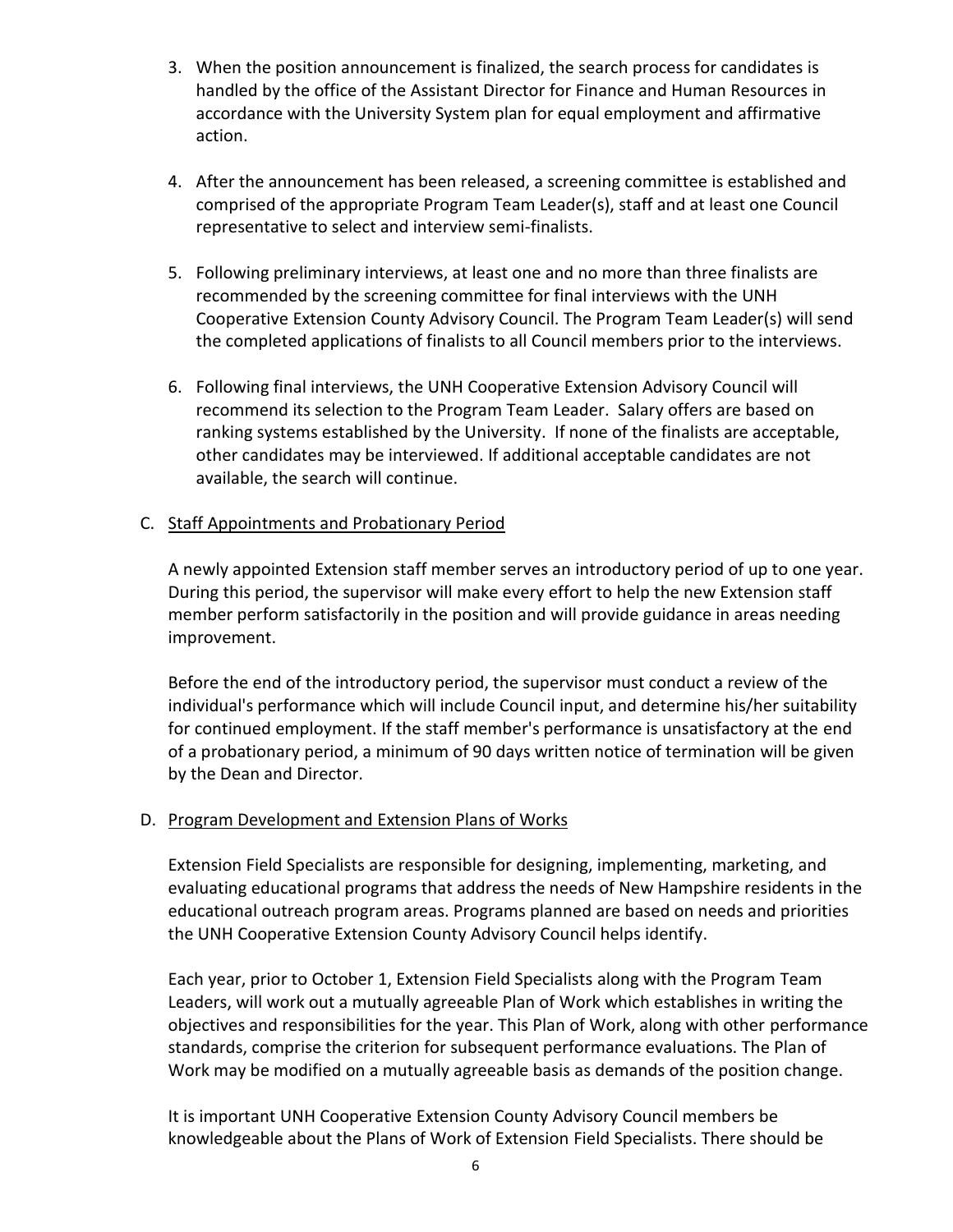particular emphasis placed on Plan of Work objectives. Following are some specific suggestions for productive and beneficial UNH Cooperative Extension County Advisory Council member involvement:

- 1. Gain a general knowledge of the situation and trends that will affect the establishment of program priorities in the state and specifically in the county and region.
- 2. Provide guidance to Extension program staff in the identification of program priorities.
- 3. Become well acquainted with Plan of Work objectives each Extension Field Specialist has identified.
- 4. Request Extension Field Specialists focus upon objectives when providing reports. Reports should relate to progress (or lack of it) being made toward reaching key objectives. Reports should not emphasize degree of activity, but relate activity to objective.
- 5. Assist Extension Field Specialists in periodic evaluation of progress being made. A clearer understanding of Plan of Work objectives should provide a basis for improved communication between Council members, Extension Field Specialists, and Program Team Leaders. Progress in achieving these objectives should be a primary factor in performance evaluation. Further, such understanding of plans and objectives should help everyone better communicate with external decision-makers as well as the general public.

### E. Performance Evaluation

Each Extension staff member receives an annual performance review by their designated supervisor, based on appropriate input from County Council members, Program Team Leaders, County Office Administrators, field staff, self-evaluation, state specialists and other sources of information such as accomplishment reports. UNH Cooperative Extension County Advisory Council members have a responsibility to assess Extension program effectiveness and the performance of Extension staff, which may include attending events and talking with individuals who have participated in Extension programs. County Office Administrator will also receive a performance review following similar procedures.

Concerns regarding unsatisfactory performance will be discussed at a meeting of the Council with the supervisor. If it is mutually agreed an individual is not performing at a satisfactory level, the procedure below will be followed.

To discuss deficiencies in performance, a meeting will be held by the supervisor with the staff member. Beyond the initial probationary period, an Extension staff member may be put on probation at any time following legitimate performance evaluation procedures. If it is mutually agreed between the supervisor and the UNH Cooperative Extension County Advisory Council that the staff member's performance is unsatisfactory at the end of a probationary period, normally a minimum of 90 days written notice of termination will be given by the Dean and Director.